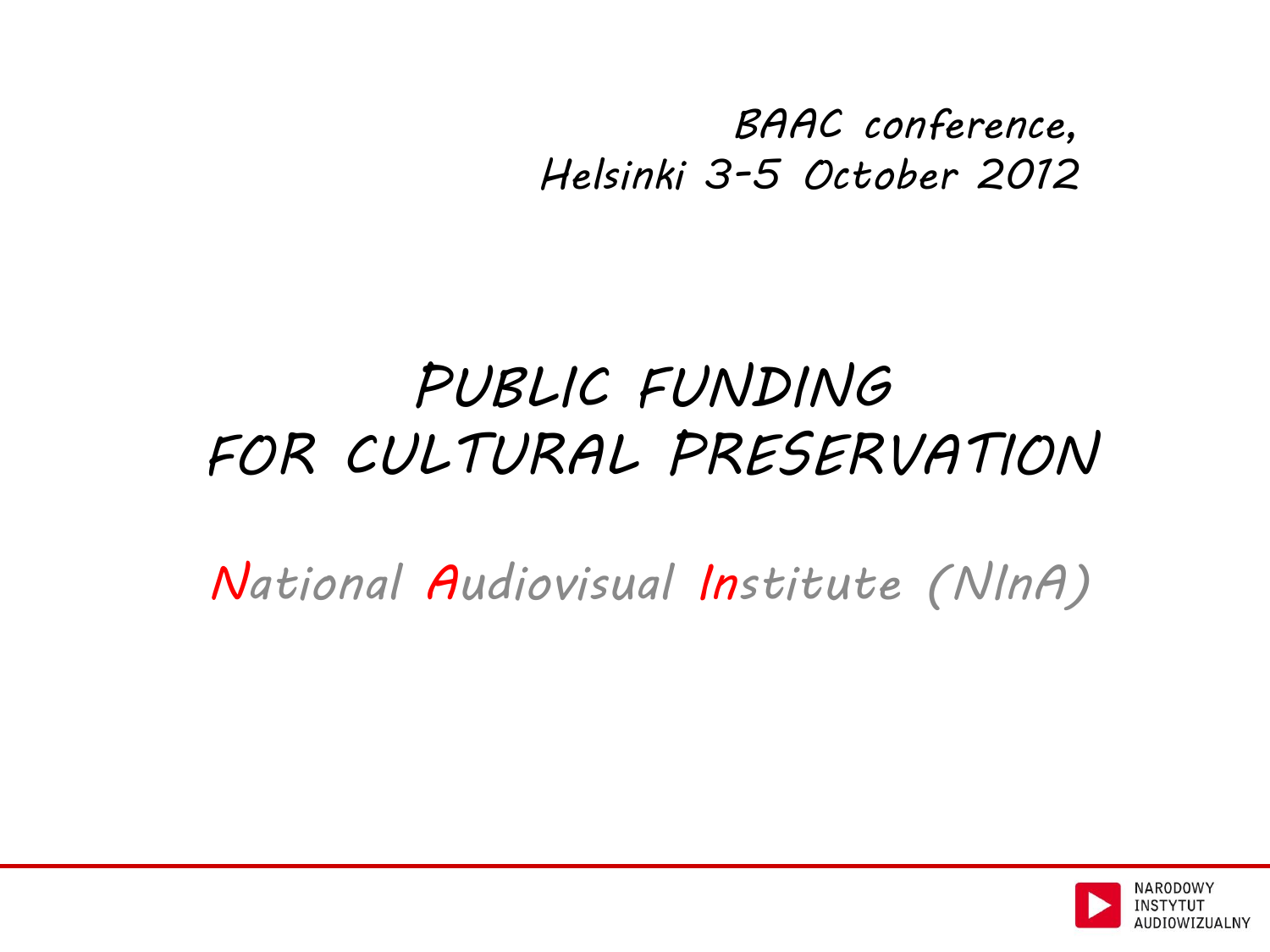### *Publishing House (PWA 2005-2009)*

- *documentary school*
- *animation films*
- *recording of performing arts*

*National Audiovisual Institute 2009 named by the Minister of Culture and National Heritage*

- *digitisation*
- *promotion*
- *education*

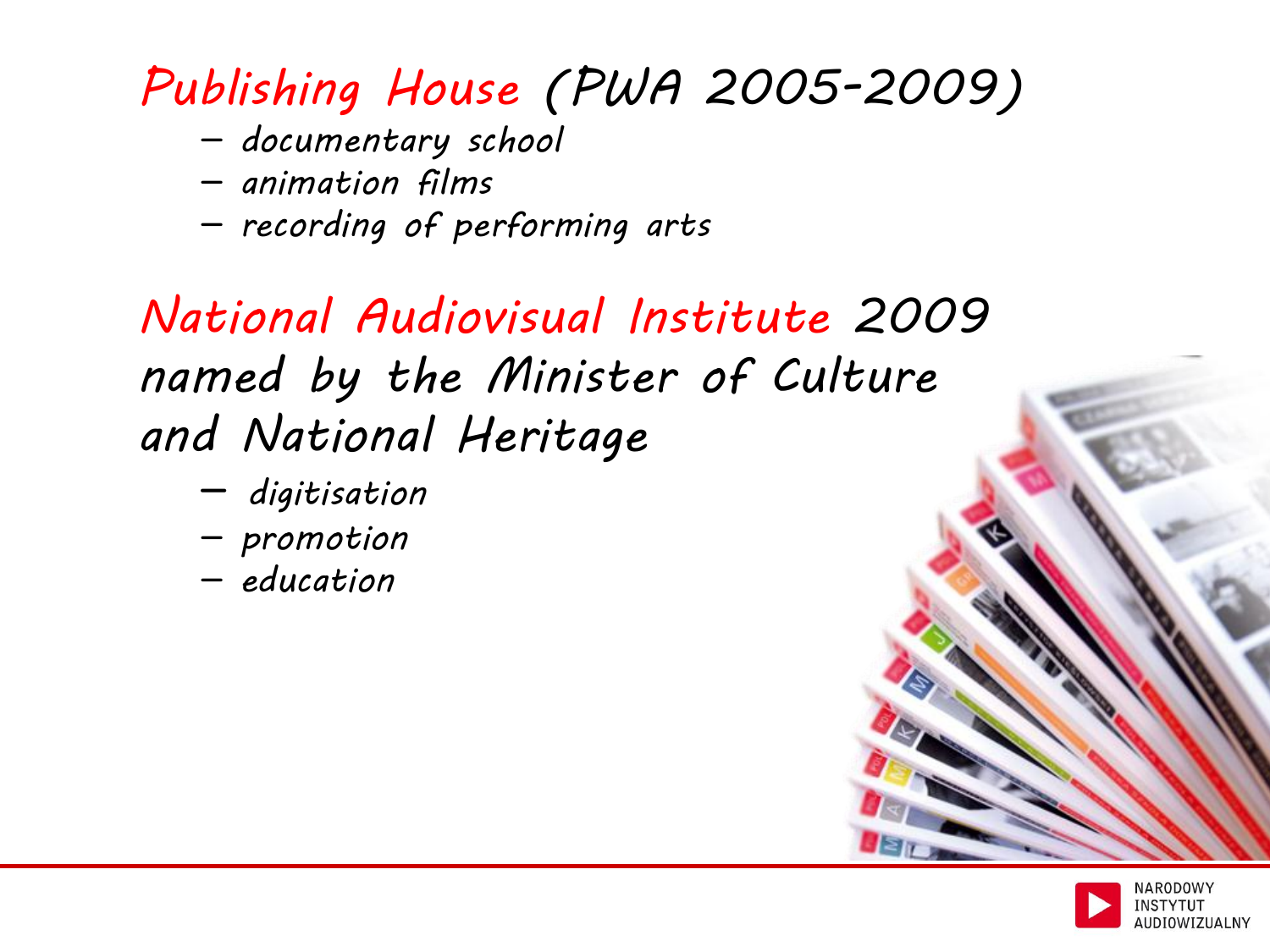## *MISSION*

#### *Digitise and preserve audiovisual archives*

#### *Publish and make available audiovisual heritage*

#### *Educate in new media and the arts*

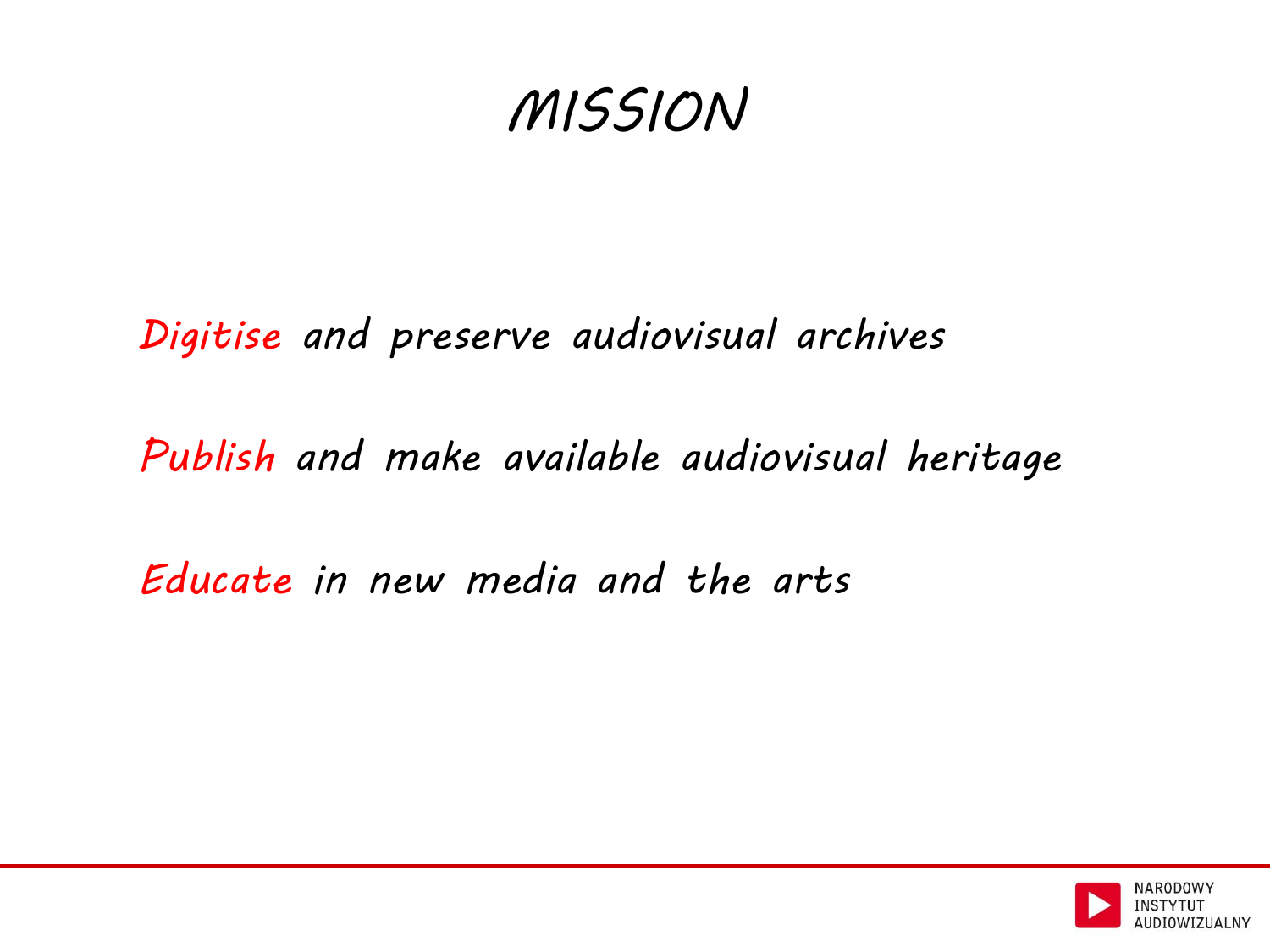### *LEGAL FRAME*

*Cultural Institution Law*

*Legal audiovisual deposit*

*National Audiovisual Heritage*

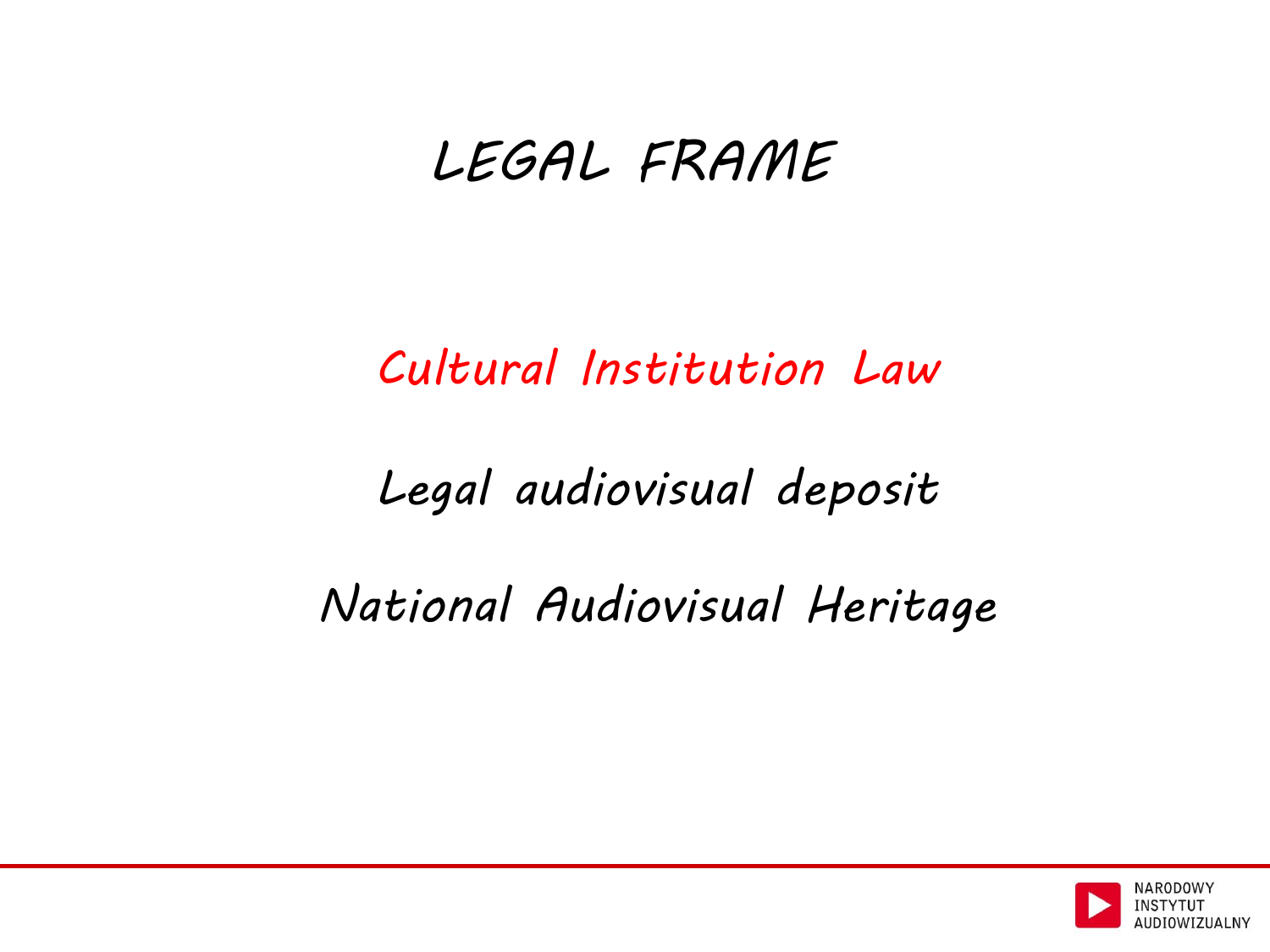## *DIGITISATION*

*National Competence Centre operator of government funding programmes*

*"Digital Resources" (2009-2010) national programme 2 000 000 €*

*"Culture +" & "Digital Heritage" (2011-2015) multiannual programme 30 000 000 €*

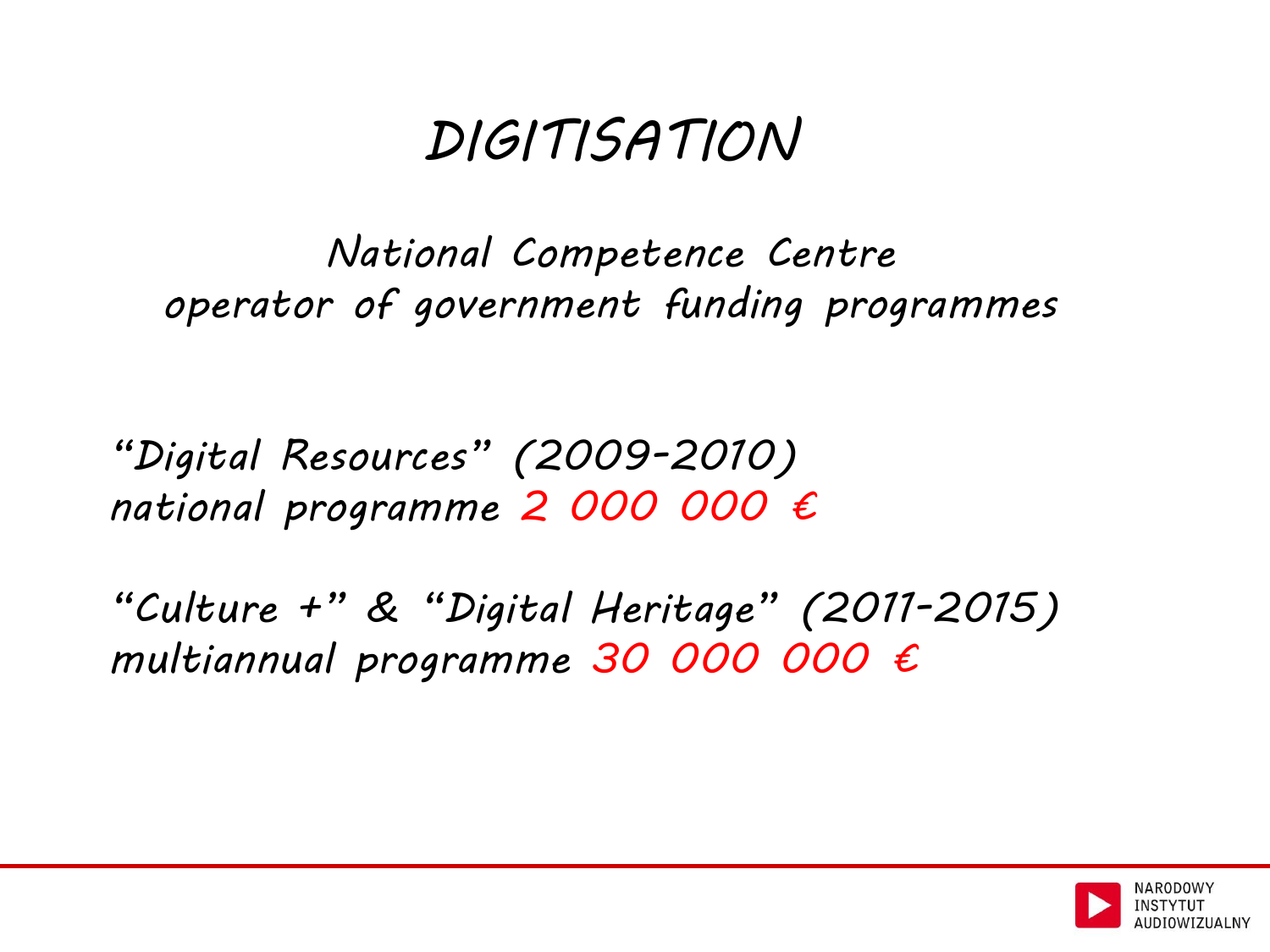### *OBJECTIVES*

#### *ARCHIVING HERITAGE*

#### *ACCESS TO CULTURE*

#### *EDUCATION*

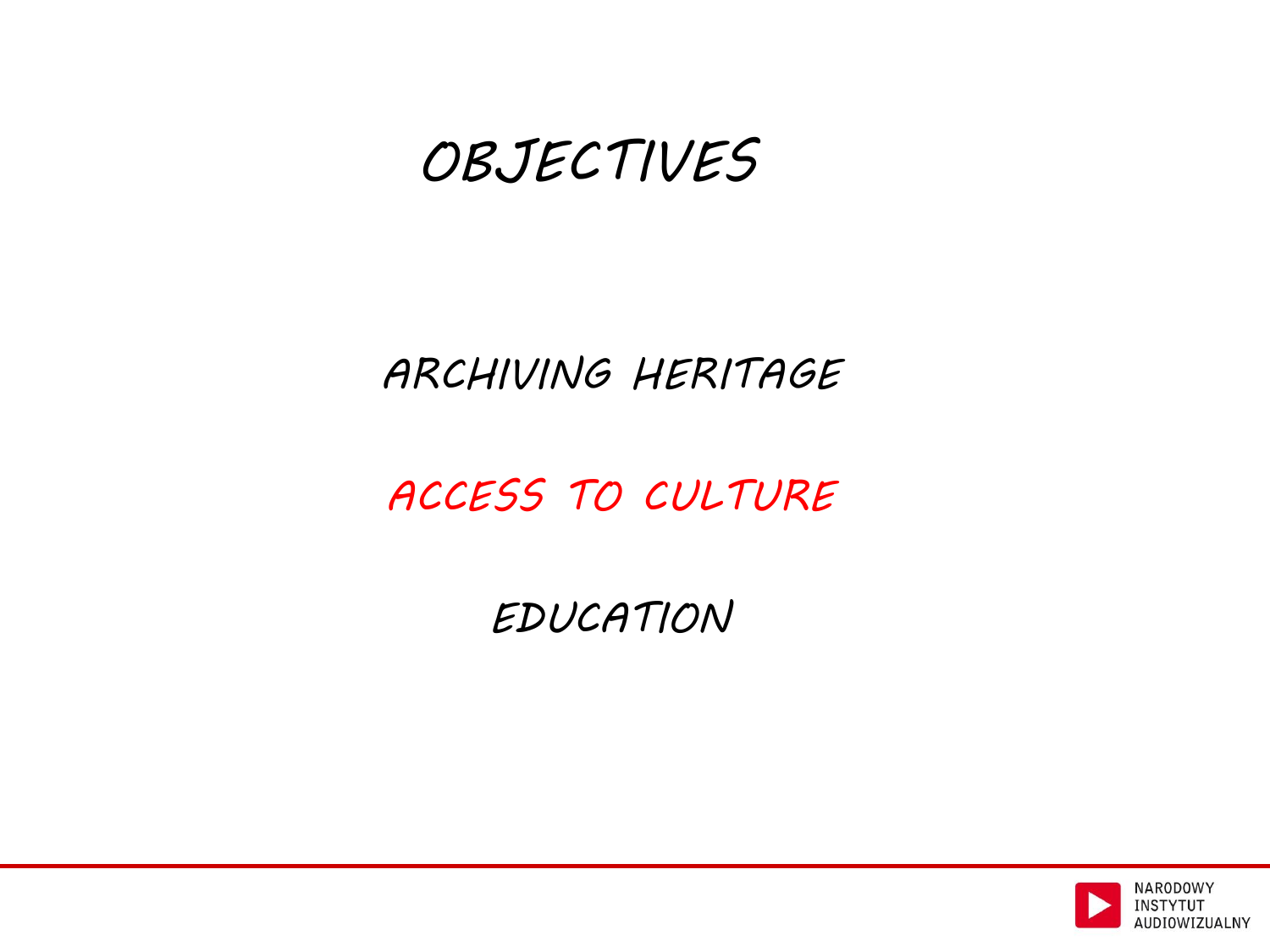## *CULTURAL PRESERVATION*



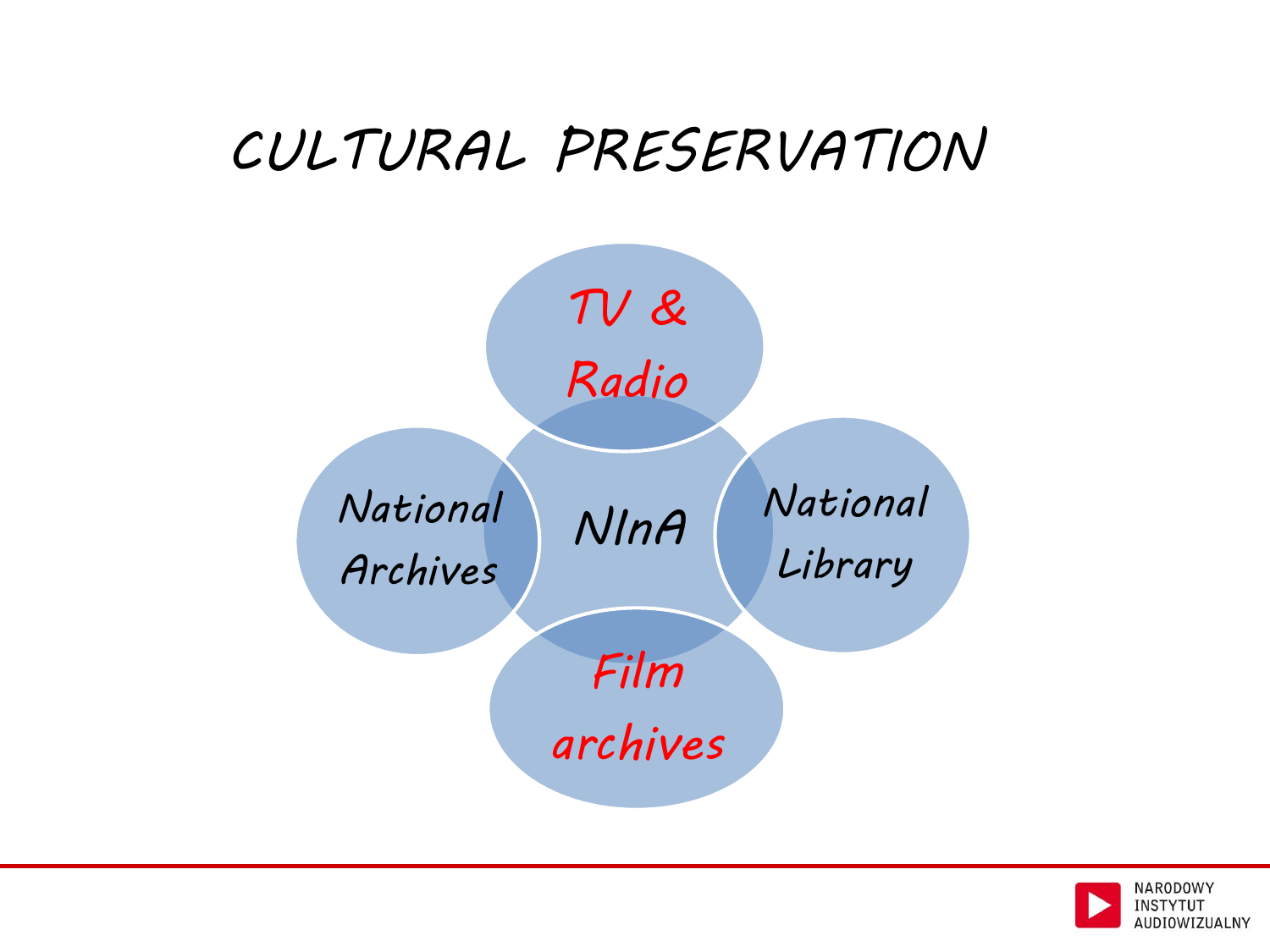#### *PUBLIC TELEVISION POLISH RADIO*

*PUBLIC BROADCASTING AND FILM*

*NATIONAL FILM ARCHIVES POLISH FILM INSTITUTE*

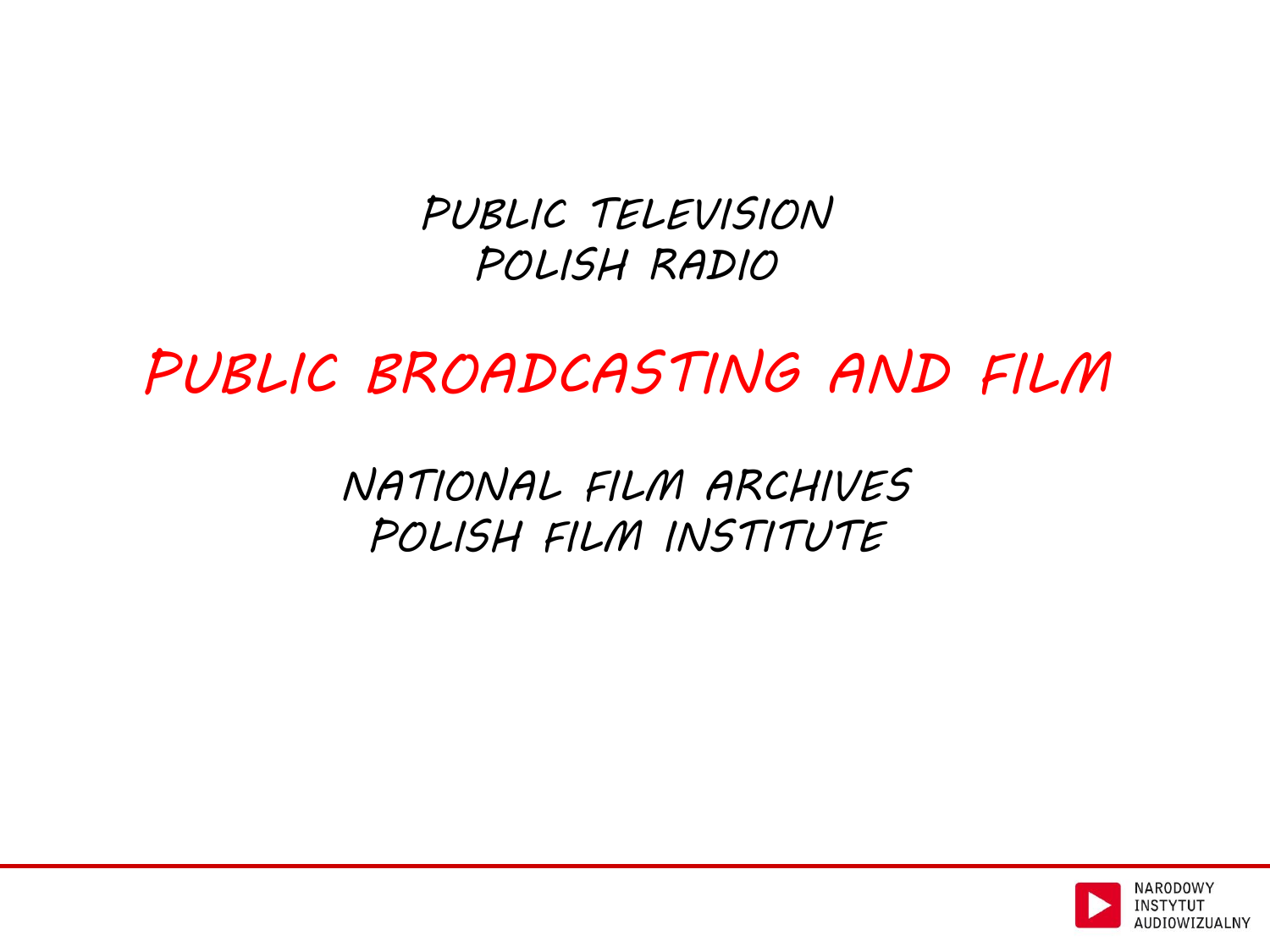### *FUNDING STRUCTURE*

#### *GRANTING SYSTEM VIA EXPERTS & NInA PRESERVATION PROJECTS*

*INFRASTRUCTURE & COLLECTIONS*

*PUBLIC & NGO BENEFICIAIRIES*

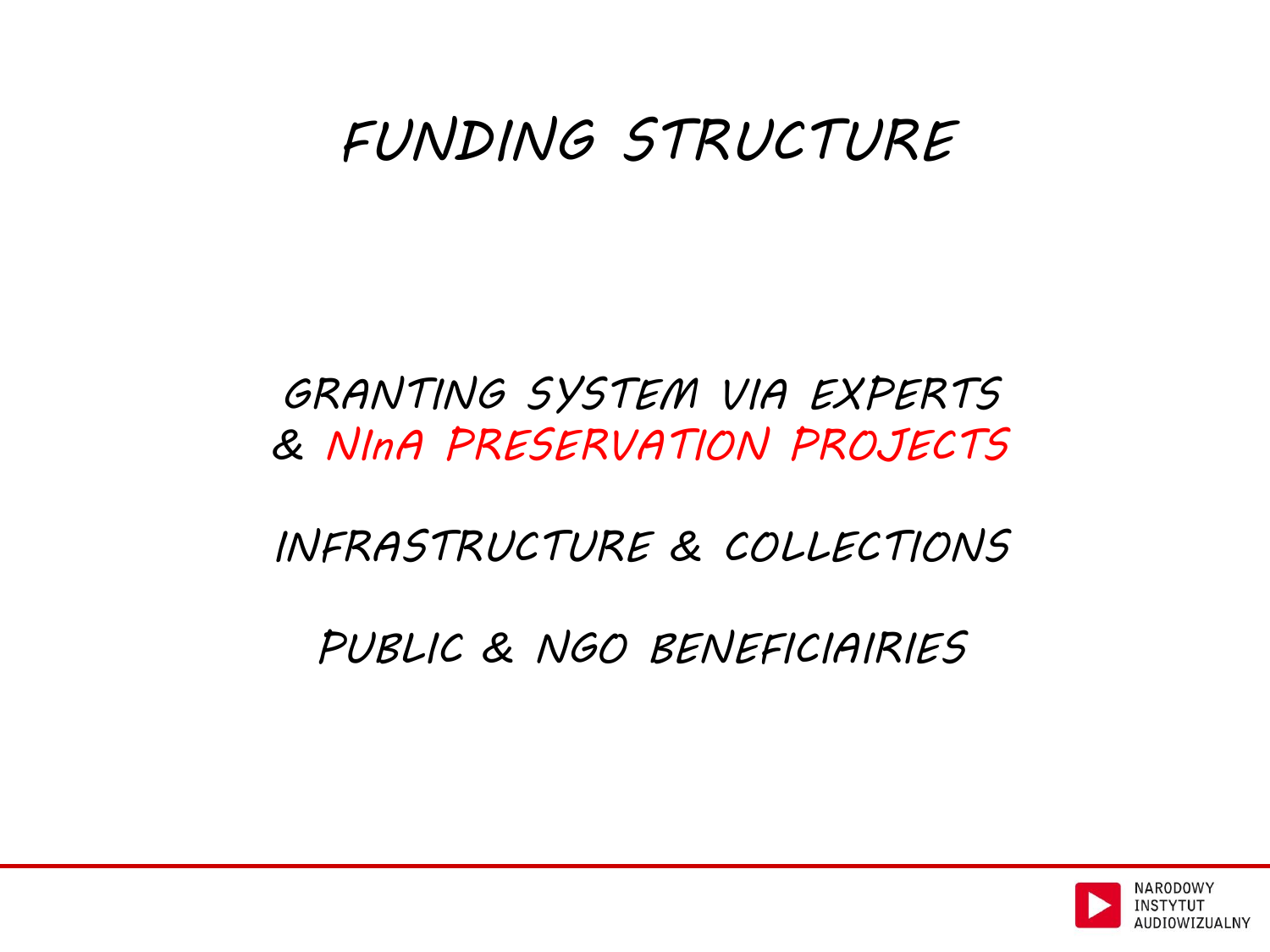## *PUBLIC BROADCASTING ARCHIVES*

### *funding – digitizing - licencing*

*2011/2012 400 TVP programmes 1000 PR programmes*

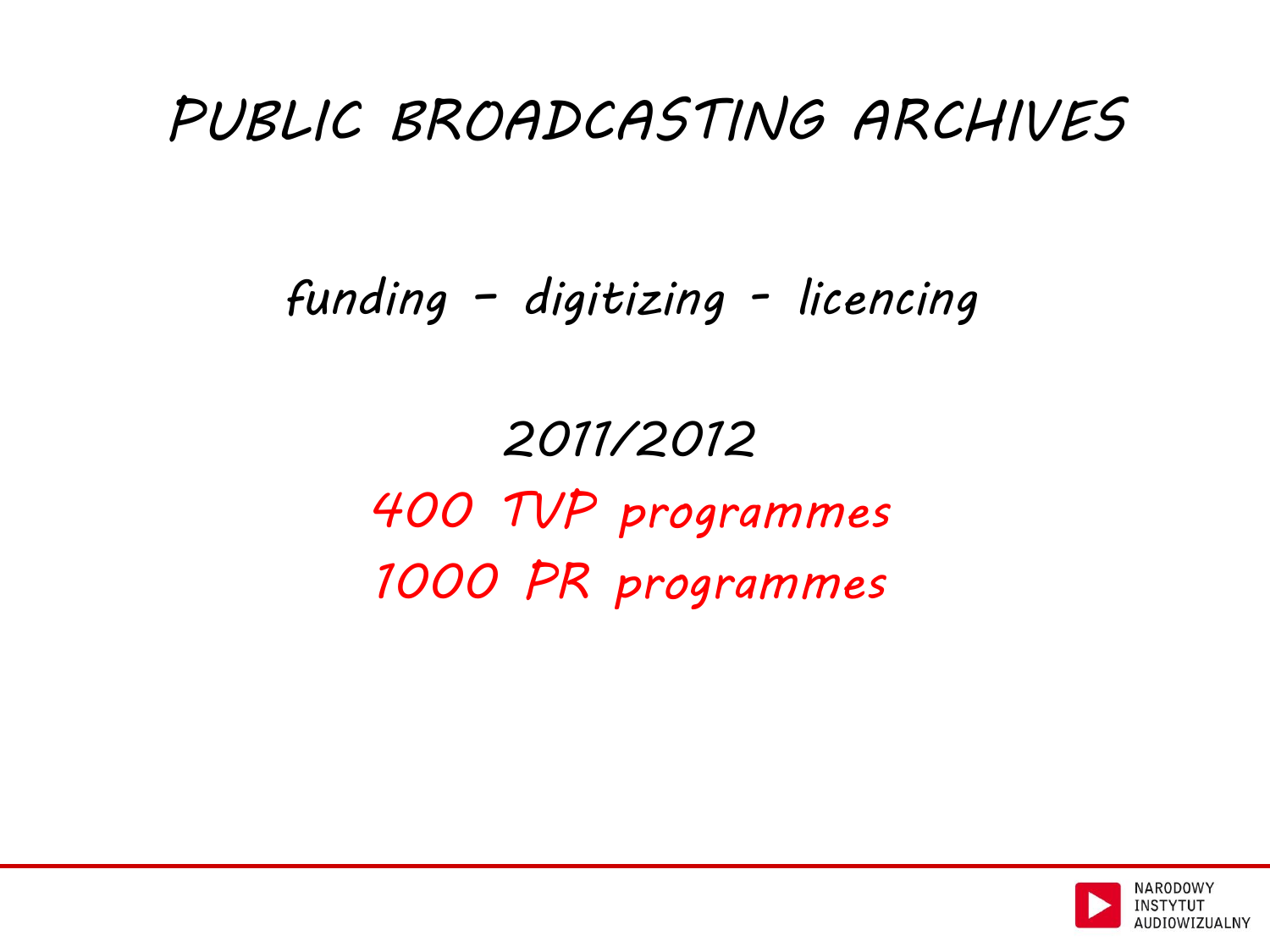### *DIGITAL ARCHIVE 20 000 hours*

*publishing recording co-production digital periodical public acquisition*

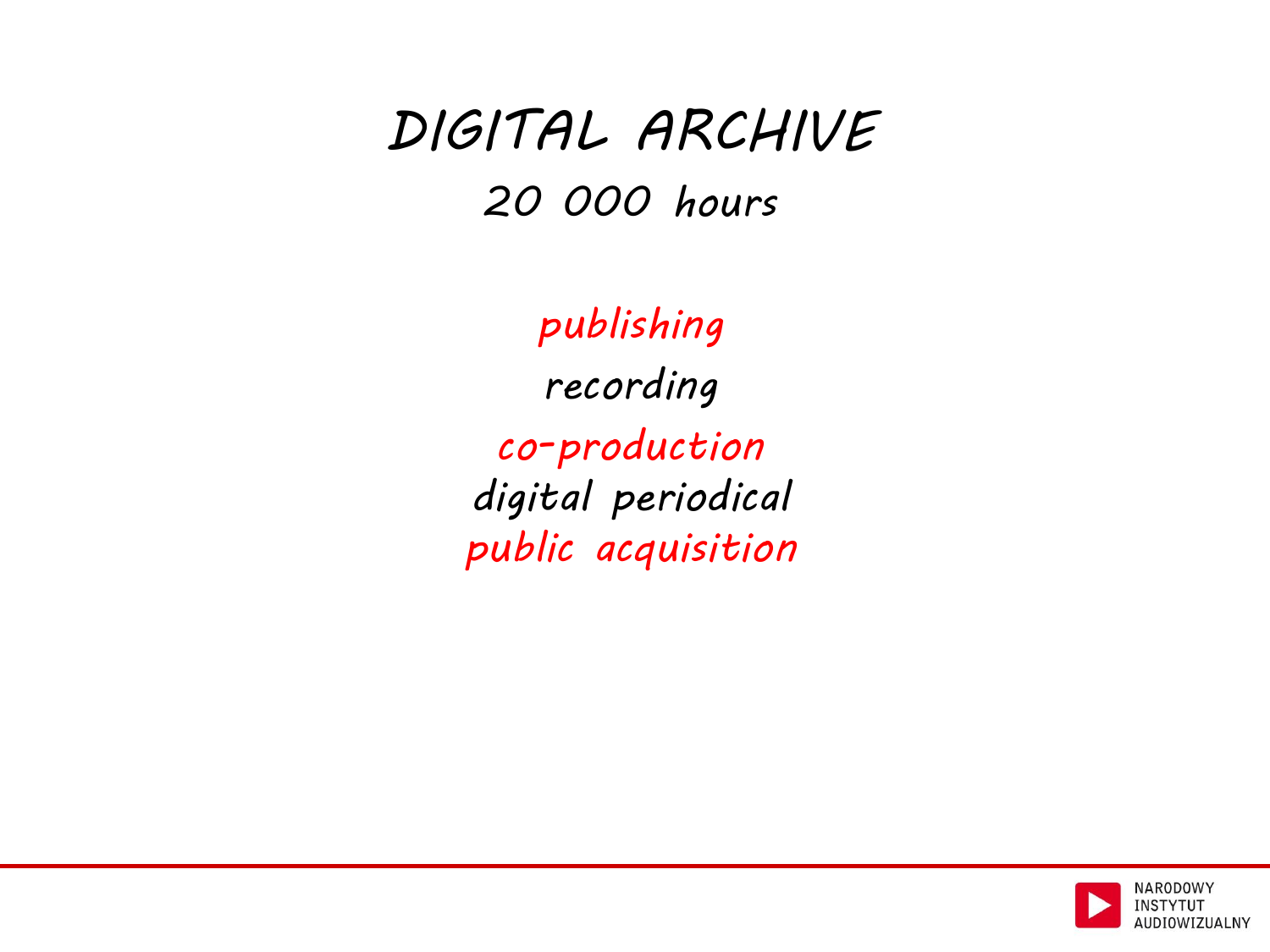### *COLLECTION*

*Production of contemporary films and recordings Reconstruction of documentary and animation Digitisation of audiovisual archives*

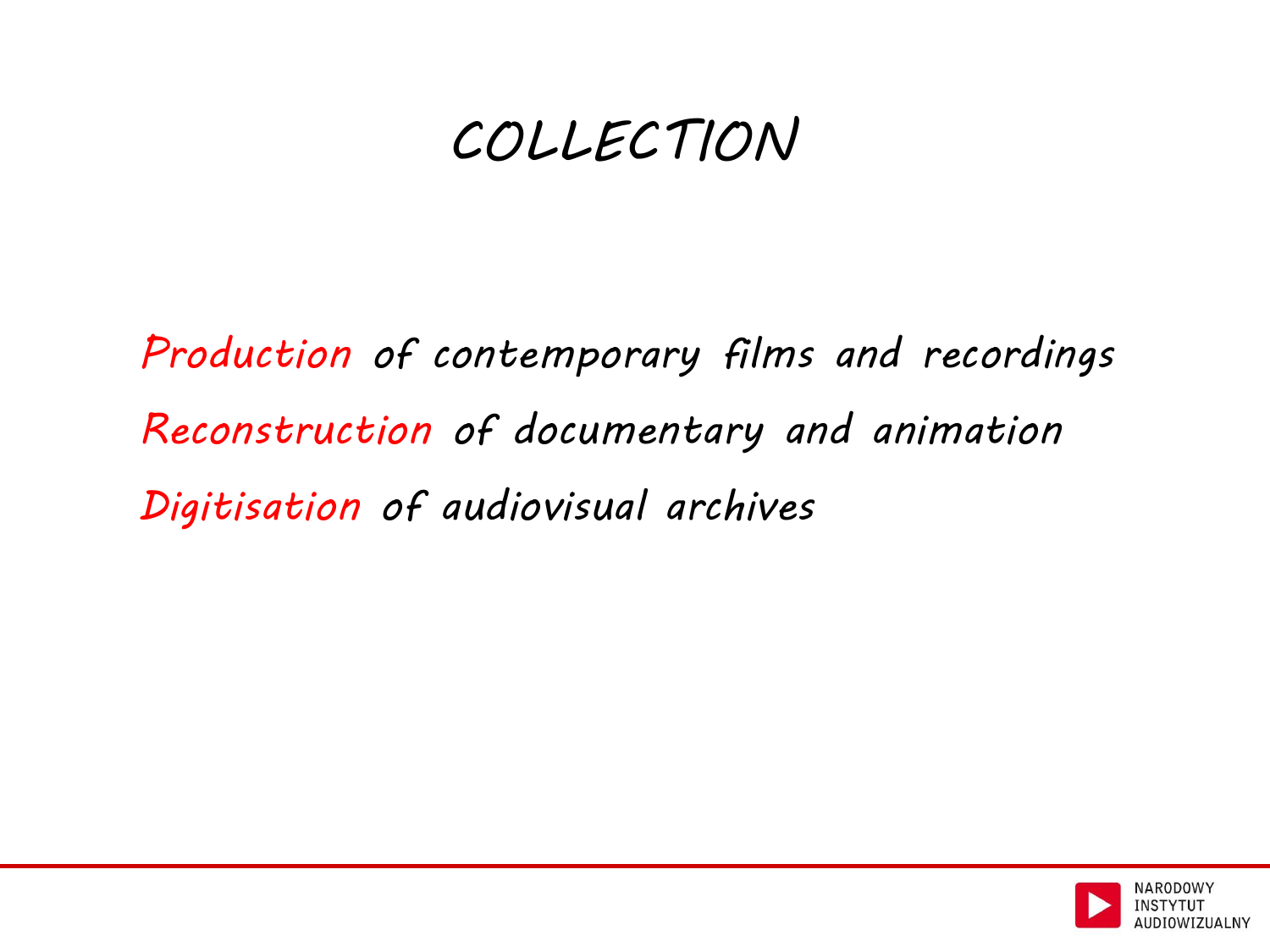## *NEW AUDIENCE*

*Niche cultural content available on DVD and VOD*

*Shared copyrights with rightholders under licences*

*No commercial activity Professional training and education*

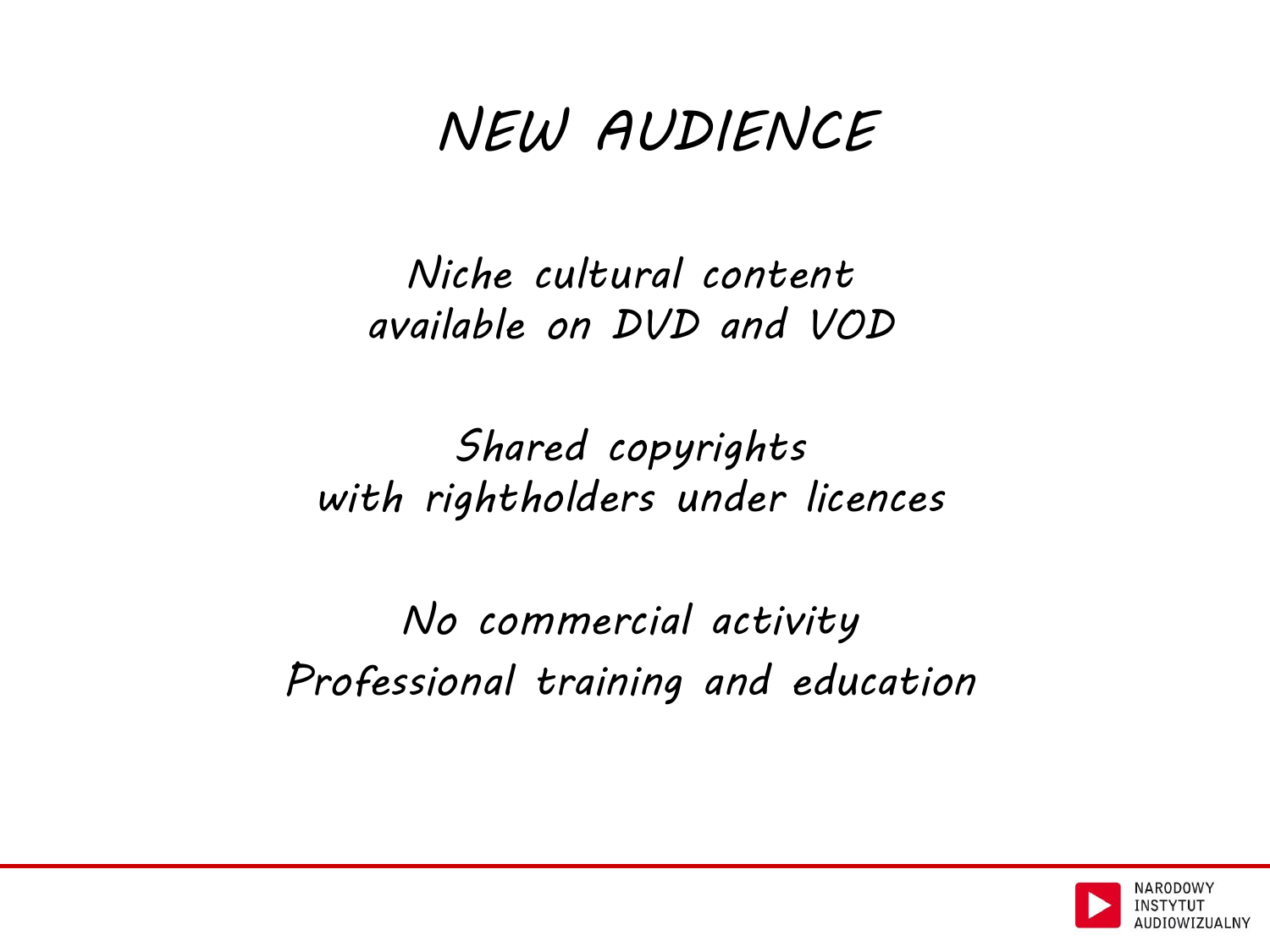

## *multimedia library*

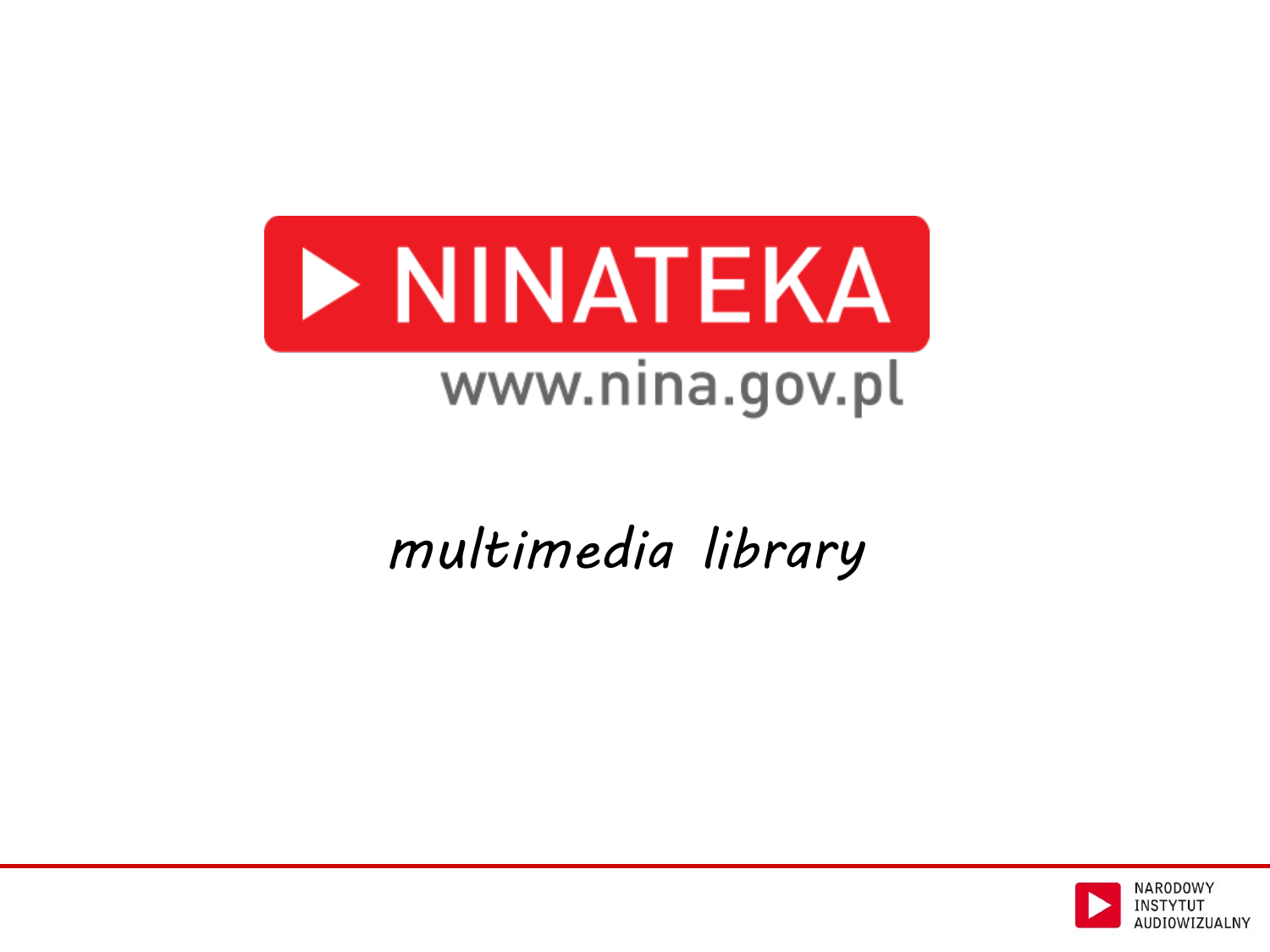## *PORTALS*

## *www.biweekly.pl*

### *www.culture20.eu*

#### *www.culturecongress.eu*

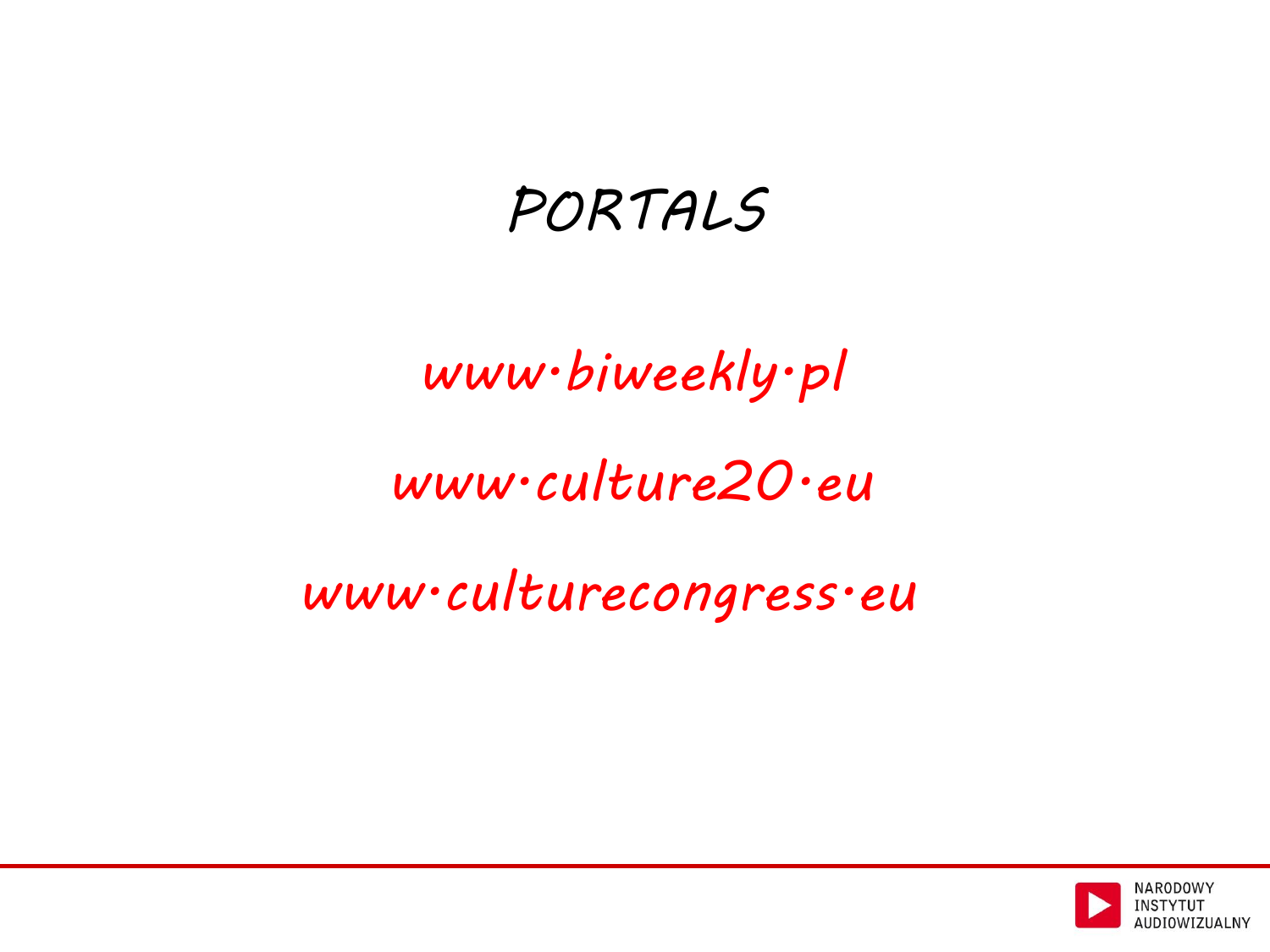## *ART & EDUCATION*

## *media literacy film, music, visual arts*

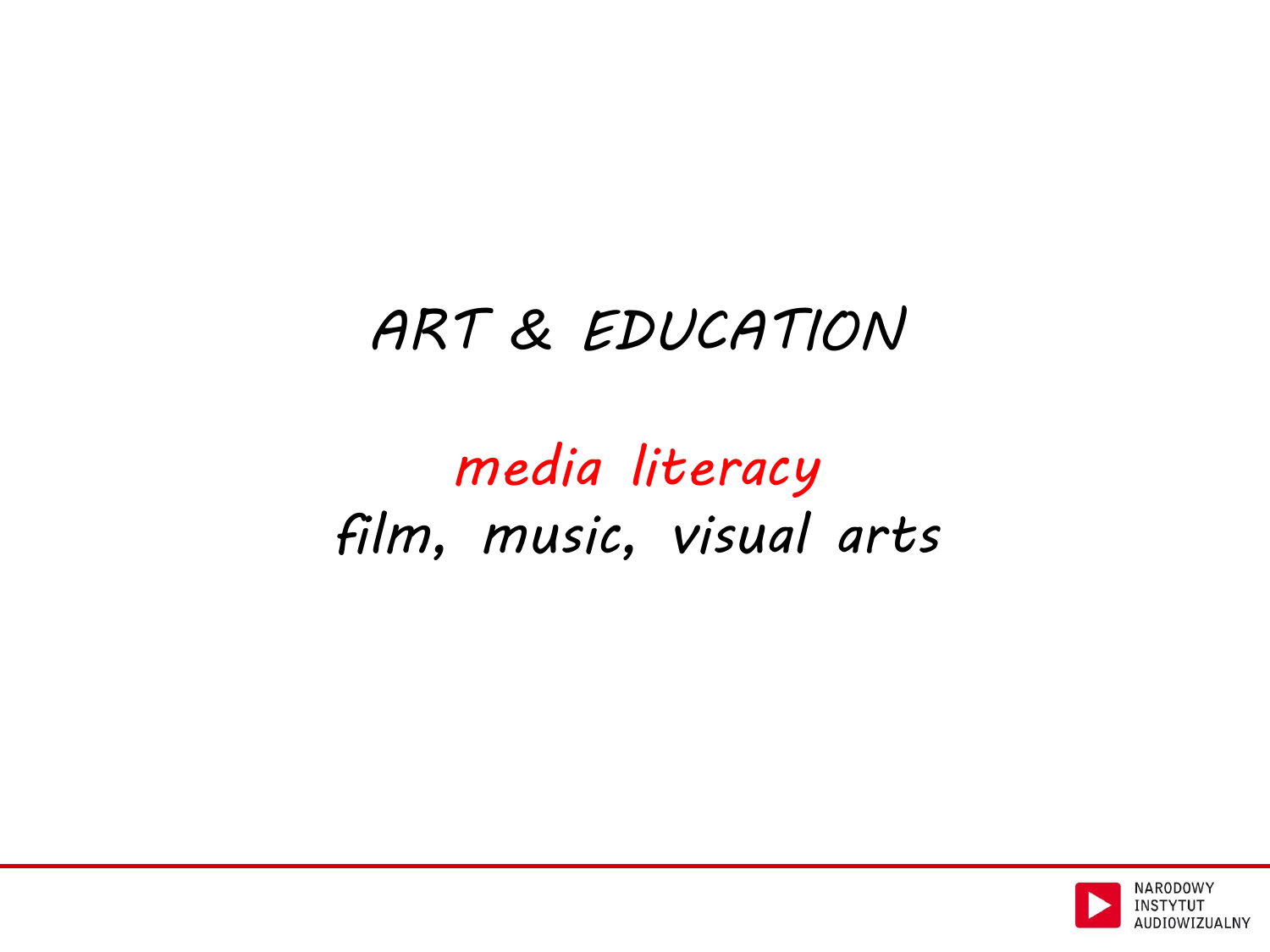## *SCHOOL MUSICOTHEQUE*

#### *www.muzykotekaszkolna.pl*



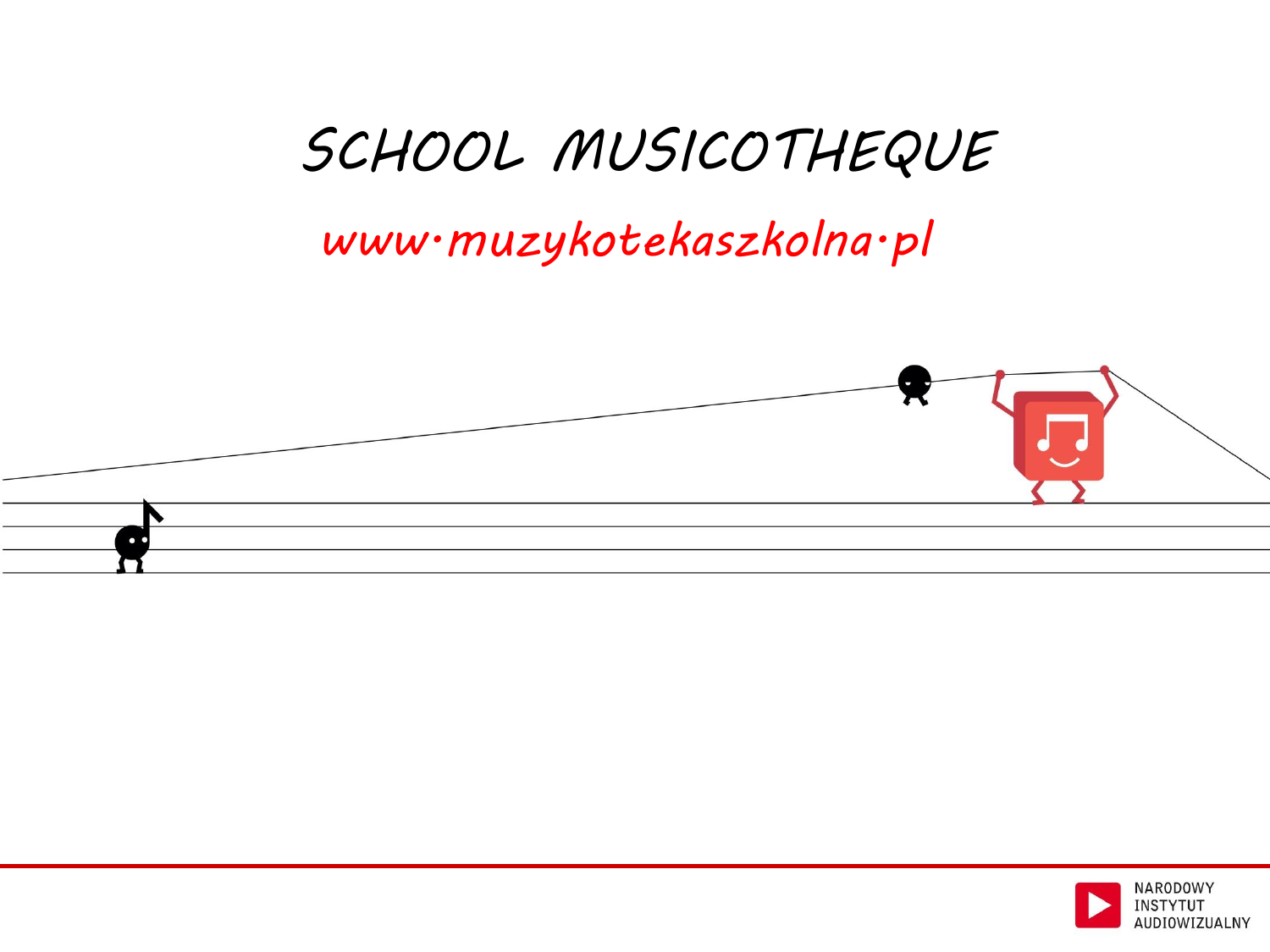### *EUROPEANA AWARENESS 2012-2014*



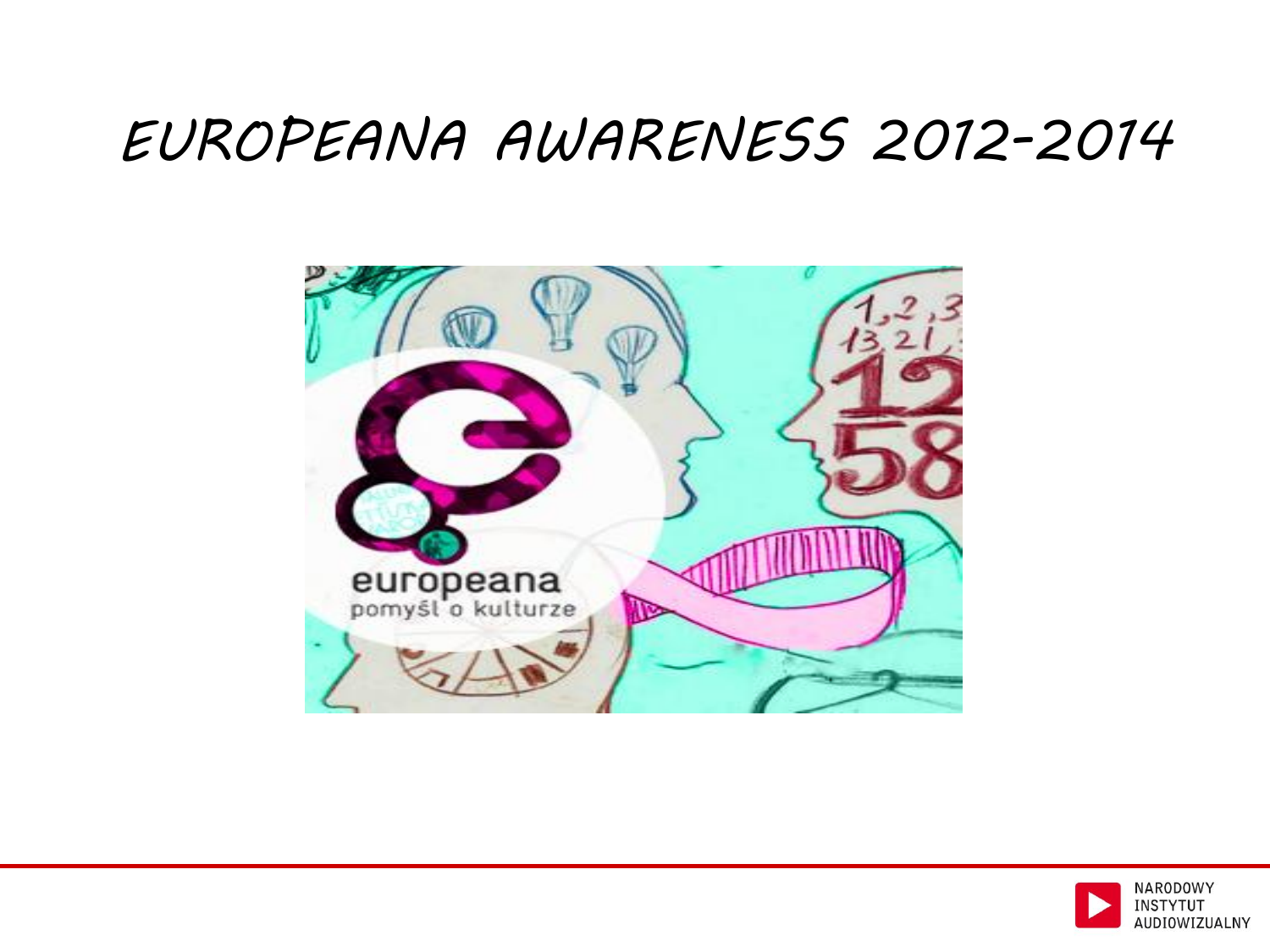